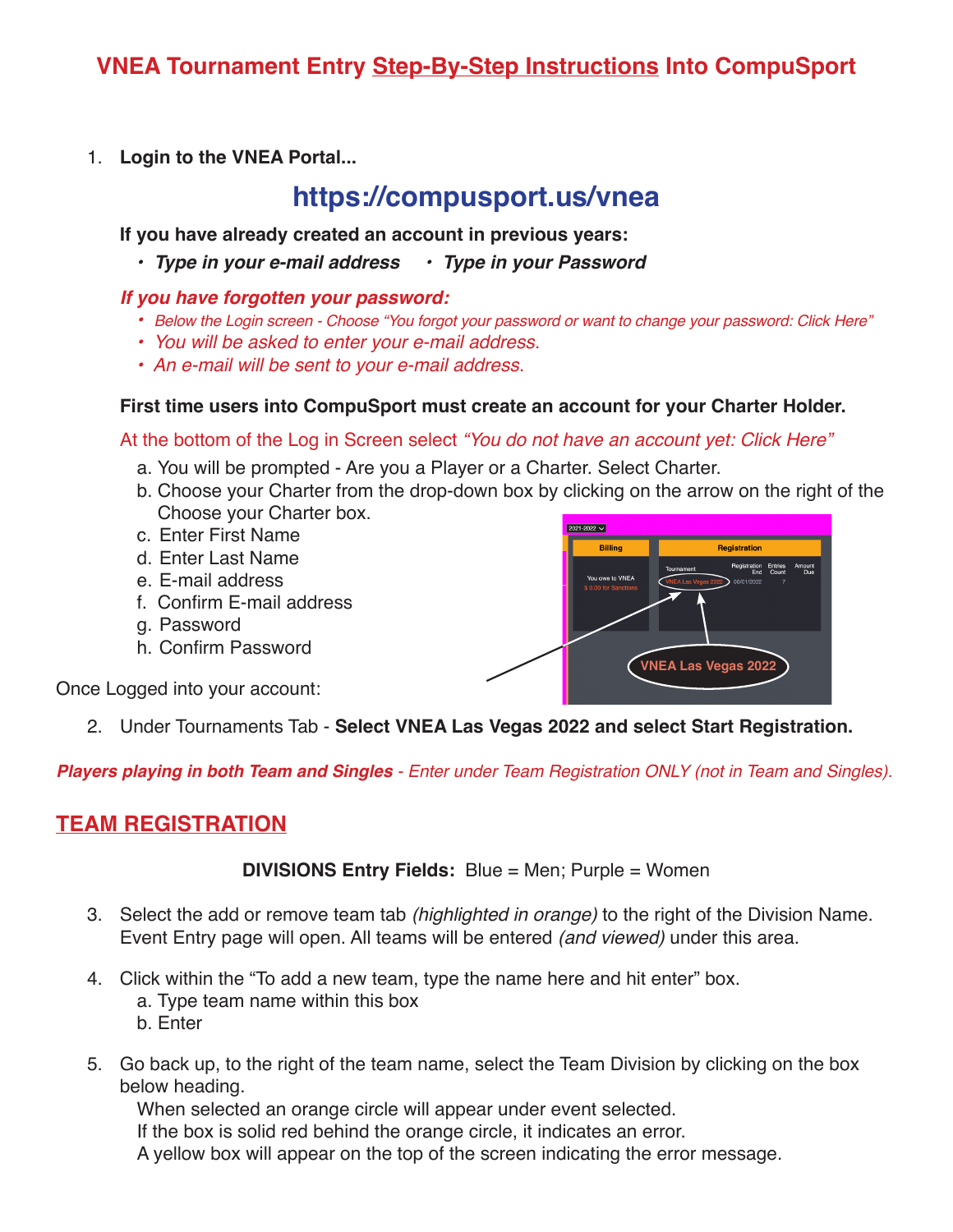- 6. Below Player #, begin typing players name into "To add a new player, type the name here and select it from the list" box.
- 7. Select players name from the pop-up list by clicking on the name. Player is now added to the team. a. If name is not listed in pop-up list – click on the box "You can't find a player? Click here to add a new one…" under the "clear section" wording.
	- All new players being added, a \$25 player sanction fee must be sent with payment. b.Create a player information box will appear.
	- c.Enter players First Name, Last Name, DOB, Male or Female, Address, Phone #, e-Mail (Provide as much information on the players as possible to avoid duplicate profiles)
	- d.Select SAVE in the lower right corner of page (or cancel if no changes were made). You will be returned to the Event Entry page.
- 8. Classic or Senior **ONLY** Events Birth Date must be entered.
	- a. Click on Birth Date box to the right of the players name.
	- b. Players information screen will appear.
	- c. Add Birth Date under birthday
	- d. Select "Save" in lower right corner to save and return to Event Entry screen *(cancel if no changes were made)*
- 9. Enter Nights Played *(8 Nights Minimum)*

If player is playing in both Team and Singles continue with step 10, team only continue to Step 11

10. Add player into Singles Event by selecting the box under the Division the player is playing in.  *(to the right of their name)* 

An orange circle will appear under that Event.

 If the box is solid red behind the orange circle, it indicates an error. A yellow box will appear on the top of the screen indicating the error.

11. Continue adding players by typing additional team members in "To add a new player, type the name here and select from the list" box, until all players for that team are entered.

Add Multiple Teams: (Repeat Steps 4 through 11)

Click on "To add a new team, type in the name here and hit enter"

Once ALL teams and players playing both Team and Singles are entered

 Click on the "Go back to Summary" tab to add Singles Only. If no "Singles Only" skip to Step 19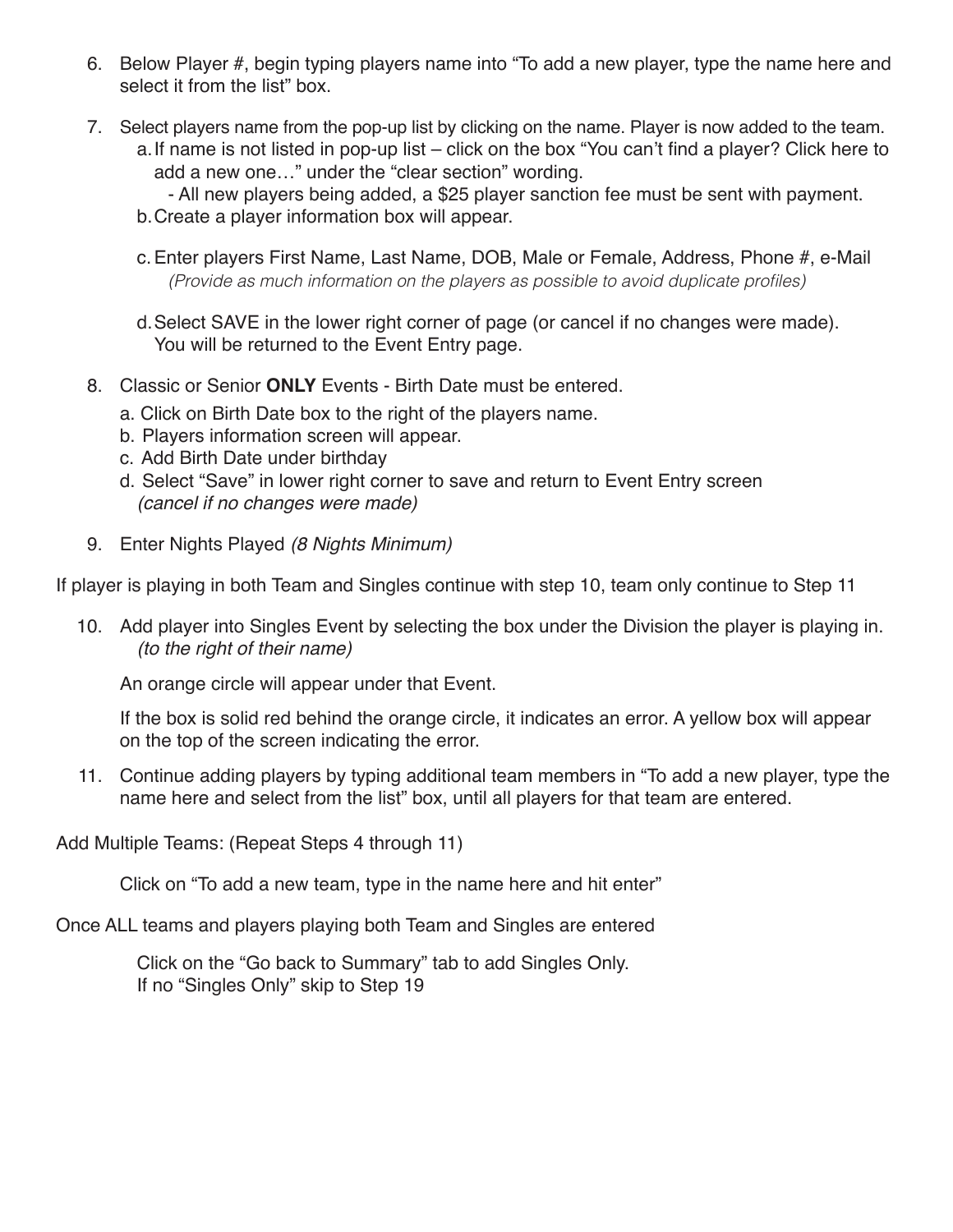# **SINGLES ONLY** *(Players Not On A Team)*

### **DIVISIONS Entry Fields:** Blue = Men; Purple = Women

12. Select the add or remove tab *(highlighted in orange)* on the right of Division Name.

Event page will open…All singles can be entered (and can be viewed) under this area.

- 13. Type players name in the "To add a new player, type to name and select it from the list…" box.
- 14. Select players name from the pop-up list by clicking on the name.
	- a. If name is not listed in pop-up list click on the box "You can't find a player? Click here to add a new one…"
		- All new players being added will need a \$25 player sanction fee sent with payment.
	- b. Create a player information box will appear.
	- c. Enter players first name, last name, DOB, select Male or Female, Address, Phone #, e-mail
	- d. Select SAVE in the lower right corner of page *(or cancel if no changes were made).* You will be returned to the Event Entry page.
- 15. Classic or Senior Events **ONLY**  Birth Date must be entered.
	- a. Click on Birth Date box to the right of the players name.
	- b. Players information screen will appear.
	- c. Add Birth Date under Birthday.
	- d. Select "Save" in lower right corner to save and return to Event Entry screen  *(cancel if no changes were made)*
- 16. Enter Nights Played *(8 Nights Minimum)*
- 17. Add player into Singles Event by clicking on the box below the division heading they are playing. An orange circle will appear.

 If the box is solid red behind the orange circle, it indicates an error. An error message will appear in a yellow box on the top of the screen indicating what the error is.

18. Continue until all SINGLES ONLY are entered.

### **CHANGES**

You are able to go in and out of the Add or Remove Events Entry page at any time to make changes, information is automatically Saved.

To view events a player is participating in - While in Event Entry, at the top of the page, under "Search players" box. Type the player name and ONLY the events that individual is entered in will be listed *(remove player name when done or it will keep searching for that player).*

To view player names under a Team, select "Show Team Names".

When multiple teams are entered to ensure you are adding players into the correct team, the team name will always be on top of the player entry box. The orange box to the right of the team name will say "Hide team names".